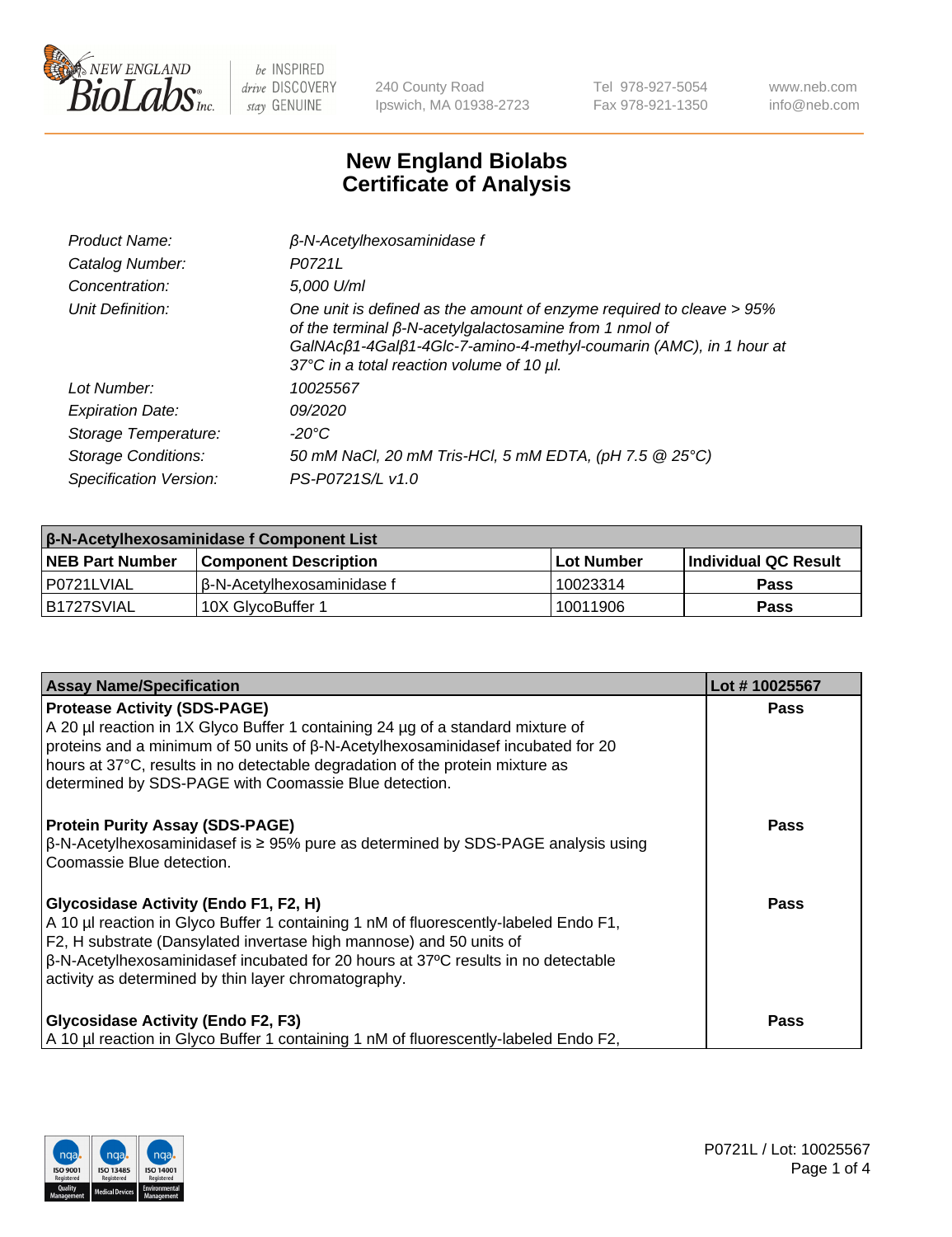

240 County Road Ipswich, MA 01938-2723 Tel 978-927-5054 Fax 978-921-1350 www.neb.com info@neb.com

| <b>Assay Name/Specification</b>                                                                                                                                                                                                                                                                                                                                              | Lot #10025567 |
|------------------------------------------------------------------------------------------------------------------------------------------------------------------------------------------------------------------------------------------------------------------------------------------------------------------------------------------------------------------------------|---------------|
| F3 substrate (Dansylated fibrinogen biantennary) and 50 units of<br>β-N-Acetylhexosaminidasef incubated for 20 hours at 37°C results in no detectable<br>activity as determined by thin layer chromatography.                                                                                                                                                                |               |
| <b>Glycosidase Activity (PNGase F)</b><br>A 10 µl reaction in Glyco Buffer 1 containing 1 nM of fluorescently-labeled PNGase F<br>substrate (Fluoresceinated fetuin triantennary) and 50 units of<br>β-N-Acetylhexosaminidasef incubated for 20 hours at 37°C results in no detectable<br>activity as determined by thin layer chromatography.                               | <b>Pass</b>   |
| Glycosidase Activity (α-Glucosidase)<br>A 10 µl reaction in Glyco Buffer 1 containing 1 nM of fluorescently-labeled<br>α-Glucosidase substrate (Glcα1-6Glcα1-4Glc-AMC) and 50 units of<br>$\beta$ -N-Acetylhexosaminidasef incubated for 20 hours at 37 $\degree$ C results in no detectable<br>activity as determined by thin layer chromatography.                         | <b>Pass</b>   |
| Glycosidase Activity (α-Neuraminidase)<br>A 10 µl reaction in Glyco Buffer 1 containing 1 nM of fluorescently-labeled<br>α-Neuraminidase substrate (Neu5Acα2-3Galβ1-3GlcNAcβ1-3Galβ1-4Glc-AMC) and 50 units<br>of $\beta$ -N-Acetylhexosaminidasef incubated for 20 hours at 37 $\degree$ C results in no detectable<br>activity as determined by thin layer chromatography. | <b>Pass</b>   |
| Glycosidase Activity (α1-2 Fucosidase)<br>A 10 µl reaction in Glyco Buffer 1 containing 1 nM of fluorescently-labeled<br>α-Fucosidase substrate (Fucα1-2Galβ1-4Glc-AMC) and 50 units of<br>$\beta$ -N-Acetylhexosaminidasef incubated for 20 hours at 37 $\degree$ C results in no detectable<br>activity as determined by thin layer chromatography.                        | <b>Pass</b>   |
| Glycosidase Activity (α1-3 Fucosidase)<br>A 10 µl reaction in Glyco Buffer 1 containing 1 nM of fluorescently-labeled<br>α-Fucosidase substrate (Fucα1-3Galβ1-4GlcNAcβ1-3Galβ1-4Glc-AMC) and 50 units of<br>β-N-Acetylhexosaminidasef incubated for 20 hours at 37°C results in no detectable<br>activity as determined by thin layer chromatography.                        | <b>Pass</b>   |
| Glycosidase Activity (a1-3 Galactosidase)<br>A 10 µl reaction in Glyco Buffer 1 containing 1 nM of fluorescently-labeled<br>α-Galactosidase substrate (Galα1-3Galβ1-4GlcNAc-AMC) and 50 units of<br>β-N-Acetylhexosaminidasef incubated for 20 hours at 37°C results in no detectable<br>activity as determined by thin layer chromatography.                                | Pass          |
| Glycosidase Activity (α1-3 Mannosidase)<br>A 10 µl reaction in Glyco Buffer 1 containing 1 nM of fluorescently-labeled<br>α-Mannosidase substrate (Manα1-3Manβ1-4GlcNAc-AMC) and 50 units of                                                                                                                                                                                 | Pass          |

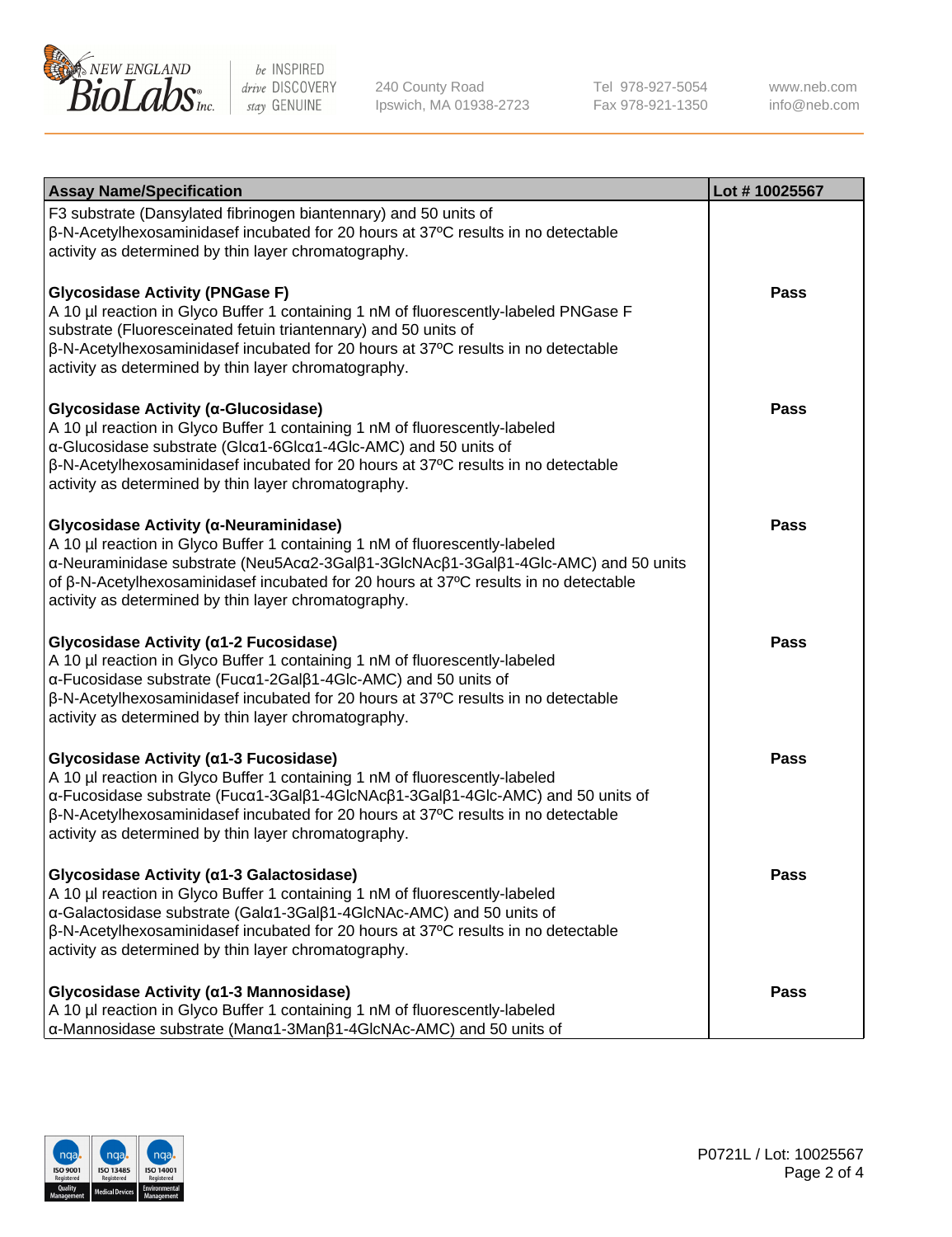

240 County Road Ipswich, MA 01938-2723 Tel 978-927-5054 Fax 978-921-1350 www.neb.com info@neb.com

| <b>Assay Name/Specification</b>                                                                                                                                                                                                                                                                                                                                                      | Lot #10025567 |
|--------------------------------------------------------------------------------------------------------------------------------------------------------------------------------------------------------------------------------------------------------------------------------------------------------------------------------------------------------------------------------------|---------------|
| β-N-Acetylhexosaminidasef incubated for 20 hours at 37°C results in no detectable<br>activity as determined by thin layer chromatography.                                                                                                                                                                                                                                            |               |
| Glycosidase Activity (a1-6 Galactosidase)<br>A 10 µl reaction in Glyco Buffer 1 containing 1 nM of fluorescently-labeled<br>α-Galactosidase substrate (Galα1-6Galα1-6Glcα1-2Fru-AMC) and 50 units of<br>$\beta$ -N-Acetylhexosaminidasef incubated for 20 hours at 37 $\degree$ C results in no detectable<br>activity as determined by thin layer chromatography.                   | <b>Pass</b>   |
| Glycosidase Activity (α1-6 Mannosidase)<br>A 10 µl reaction in Glyco Buffer 1 containing 1 nM of fluorescently-labeled<br>α-Mannosidase substrate (Manα1-6Manα1-6(Manα1-3)Man-AMC) and 50 units of<br>$\beta$ -N-Acetylhexosaminidasef incubated for 20 hours at 37 $\degree$ C results in no detectable<br>activity as determined by thin layer chromatography.                     | <b>Pass</b>   |
| Glycosidase Activity (β-Mannosidase)<br>A 10 µl reaction in Glyco Buffer 1 containing 1 nM of fluorescently-labeled<br>β-Mannosidase substrate (Manβ1-4Manβ1-4Man-AMC) and 50 units of<br>$\beta$ -N-Acetylhexosaminidasef incubated for 20 hours at 37 $\degree$ C results in no detectable<br>activity as determined by thin layer chromatography.                                 | <b>Pass</b>   |
| Glycosidase Activity (β-Xylosidase)<br>A 10 µl reaction in Glyco Buffer 1 containing 1 nM of fluorescently-labeled<br>β-Xylosidase substrate (Xylβ1-4Xylβ1-4Xylβ1-4Xyl-AMC) and 50 units of<br>β-N-Acetylhexosaminidasef incubated for 20 hours at 37°C results in no detectable<br>activity as determined by thin layer chromatography.                                             | <b>Pass</b>   |
| Glycosidase Activity (β1-3 Galactosidase)<br>A 10 µl reaction in Glyco Buffer 1 containing 1 nM of fluorescently-labeled<br>β-Galactosidase substrate (Galβ1-3GlcNAcβ1-4Galβ1-4Glc-AMC) and 50 units of<br>β-N-Acetylhexosaminidasef incubated for 20 hours at 37°C results in no detectable<br>activity as determined by thin layer chromatography.                                 | <b>Pass</b>   |
| Glycosidase Activity (β1-4 Galactosidase)<br>A 10 µl reaction in Glyco Buffer 1 containing 1 nM of fluorescently-labeled<br>$\beta$ -Galactosidase substrate (Gal $\beta$ 1-4GlcNAc $\beta$ 1-3Gal $\beta$ 1-4Glc -AMC) and 50 units of<br>β-N-Acetylhexosaminidasef incubated for 20 hours at 37°C results in no detectable<br>activity as determined by thin layer chromatography. | <b>Pass</b>   |

This product has been tested and shown to be in compliance with all specifications.